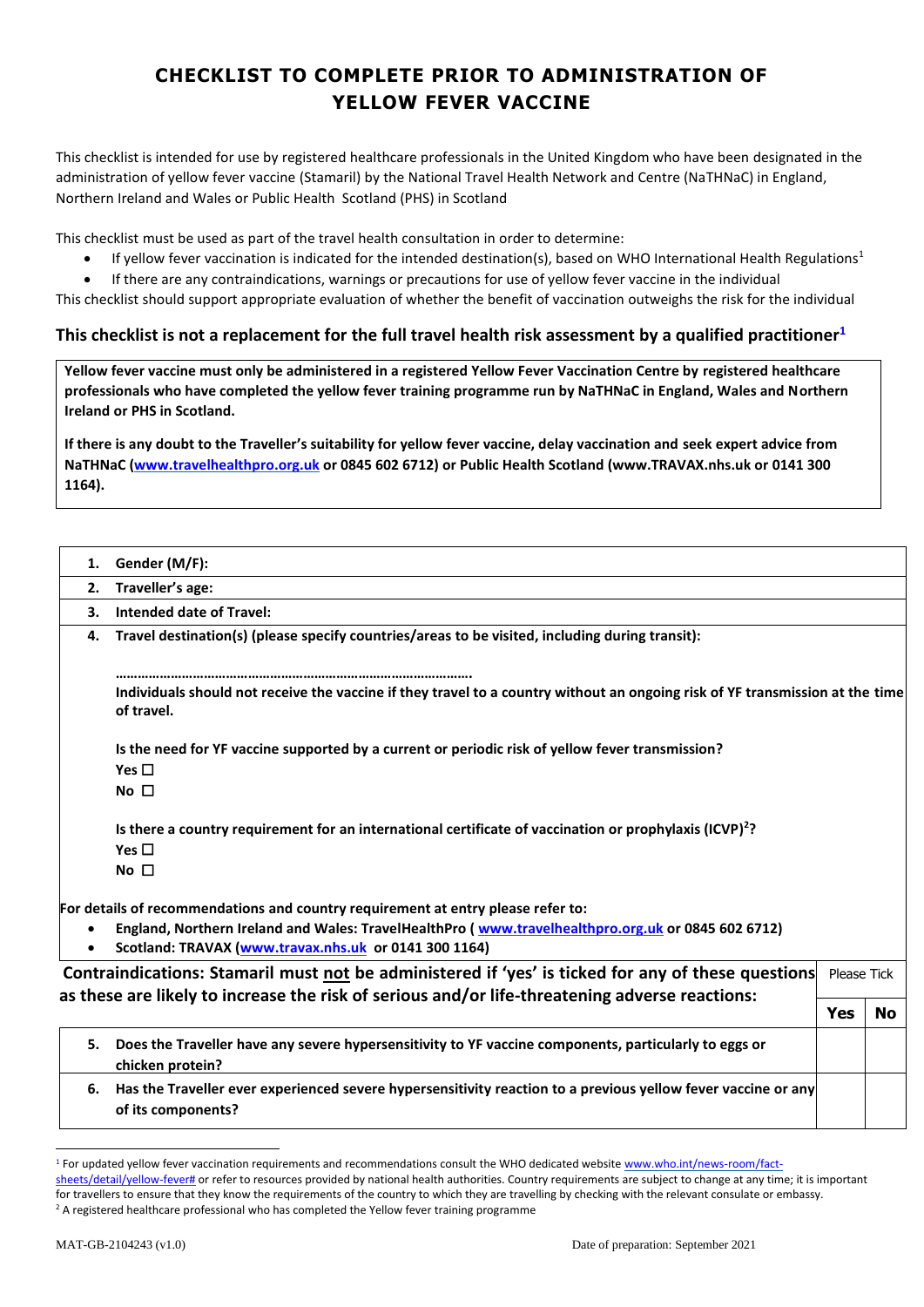| 7. | Does the Traveller have any current or recent immunosuppression? (e.g. primary immunodeficiency,<br>symptomatic HIV infection, asymptomatic HIV infection accompanied by evidence of impaired immune<br>function, leukaemia or lymphoma, recent bone marrow transplant, treatment with high dose systemic<br>corticosteroids, or any other medicinal products including biologicals with known immunosuppressive<br>properties, radiotherapy, cytotoxic drugs or any other condition which may result in<br>immunocompromised status) |  |
|----|---------------------------------------------------------------------------------------------------------------------------------------------------------------------------------------------------------------------------------------------------------------------------------------------------------------------------------------------------------------------------------------------------------------------------------------------------------------------------------------------------------------------------------------|--|
| 8. | Does the Traveller have current or history of thymus dysfunction (e.g. myasthenia gravis, Di George<br>syndrome), thymoma?                                                                                                                                                                                                                                                                                                                                                                                                            |  |
| 9. | Does the Traveller have a history of thymectomy (removal of thymus gland for any reason, including<br>incidental thymectomy)?                                                                                                                                                                                                                                                                                                                                                                                                         |  |
|    | 10. Is the Traveller currently experiencing a moderate/severe febrile illness or acute illness episode (temporary<br>contraindication until illness resolves)?                                                                                                                                                                                                                                                                                                                                                                        |  |
|    | 11. Is the Traveller aged less than 6 months?                                                                                                                                                                                                                                                                                                                                                                                                                                                                                         |  |

| Precautions: If any of the following apply, Stamaril should only be administered following a full<br>evaluation of the specific risks and benefits and review of section 4.4 and 4.6 of the SmPC:                                                                                                                                                                                                                                                                                                                                                                                                                                                                                                                   | Yes | <b>No</b> |
|---------------------------------------------------------------------------------------------------------------------------------------------------------------------------------------------------------------------------------------------------------------------------------------------------------------------------------------------------------------------------------------------------------------------------------------------------------------------------------------------------------------------------------------------------------------------------------------------------------------------------------------------------------------------------------------------------------------------|-----|-----------|
| Age                                                                                                                                                                                                                                                                                                                                                                                                                                                                                                                                                                                                                                                                                                                 |     |           |
| 1. Is the Traveller aged 60 years or over?                                                                                                                                                                                                                                                                                                                                                                                                                                                                                                                                                                                                                                                                          |     |           |
| There is an increased risk of serious and potentially fatal adverse reactions in persons aged 60 years and over (refer to<br>Notes for further information). Stamaril should be administered only when there is a significant and unavoidable risk of<br>acquiring yellow fever infection, such as travel to an area where there is an ongoing risk of yellow fever transmission at<br>the time of travel - this excludes travel to areas in which vaccination is 'not generally recommended or not<br>recommended by WHO.<br>Refer to the WHO list of countries with risk of yellow fever transmission (https://www.who.int/publications/m) or to<br>resources provided by national health authorities (as above). |     |           |
| 2. Is the Traveller aged 6-9 months?                                                                                                                                                                                                                                                                                                                                                                                                                                                                                                                                                                                                                                                                                |     |           |
| Children aged from 6 months up to 9 months are at increased risk serious neurological adverse reactions and should<br>only be vaccinated under special circumstances (e.g. during major outbreaks) and based on official advice. Expert<br>advice should be sought on whether to vaccinate.                                                                                                                                                                                                                                                                                                                                                                                                                         |     |           |
| Pregnant and breast-feeding women                                                                                                                                                                                                                                                                                                                                                                                                                                                                                                                                                                                                                                                                                   |     |           |
| There is a probable risk of transmission of the vaccine virus to infants from breast-feeding mothers. Stamaril should not<br>be given to nursing mothers unless when clearly needed such as during an outbreak control and following a full<br>evaluation of the potential risks and benefits. There is insufficient information on the safety of administration during<br>pregnancy. The vaccine should be given to pregnant women only when clearly needed and only after careful<br>consideration of the potential risks and benefits:                                                                                                                                                                           |     |           |
| 3. Is the Traveller breastfeeding and cannot discontinue for at least 14 days following vaccination?                                                                                                                                                                                                                                                                                                                                                                                                                                                                                                                                                                                                                |     |           |
| 4. Is the Traveller pregnant or planning a pregnancy within 1 month following vaccination?                                                                                                                                                                                                                                                                                                                                                                                                                                                                                                                                                                                                                          |     |           |